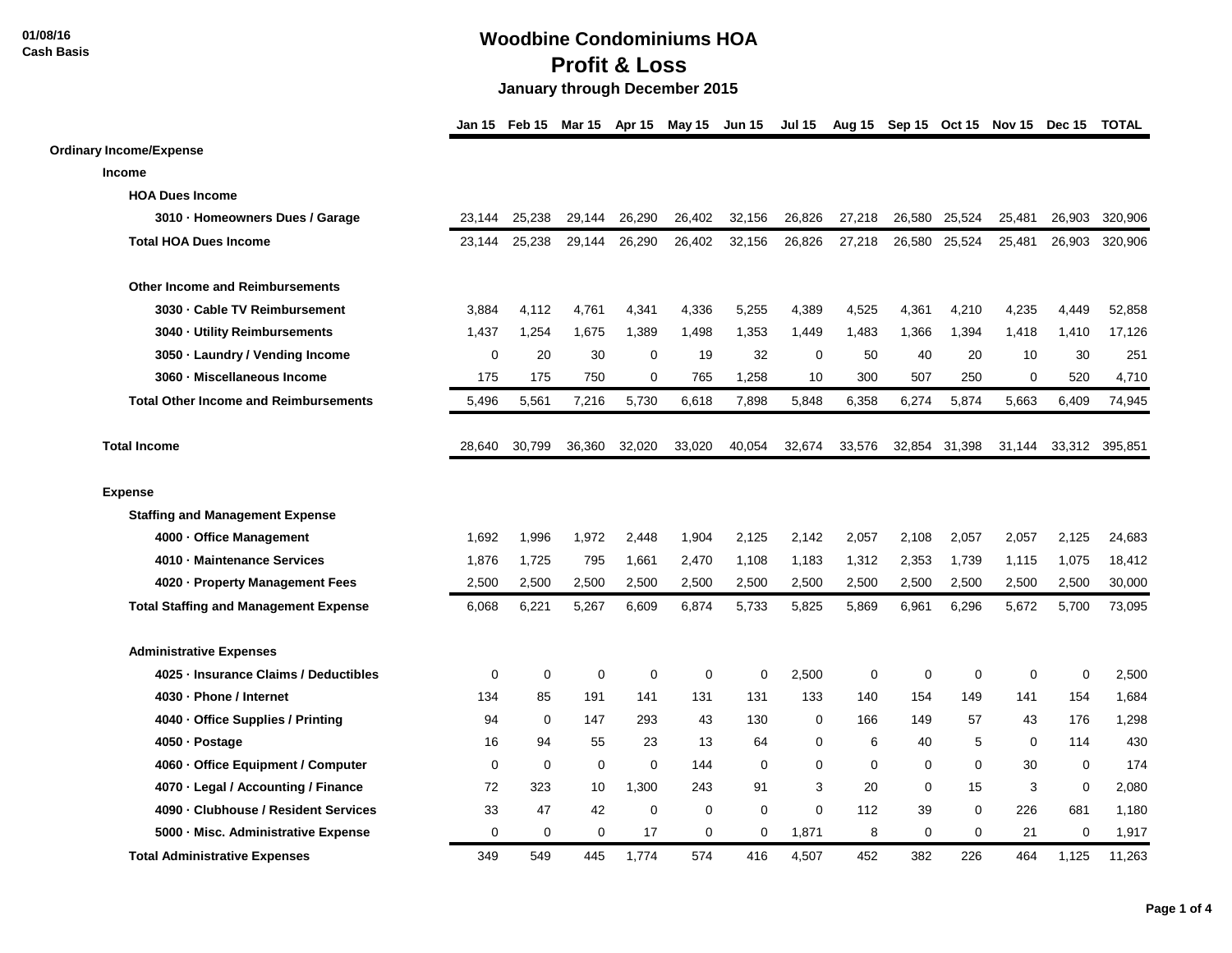## **Woodbine Condominiums HOA Profit & Loss January through December 2015**

|                                        |             | Jan 15 Feb 15 | <b>Mar 15</b>  | <b>Apr 15</b> | May 15      | <b>Jun 15</b> | <b>Jul 15</b> | Aug 15 | Sep 15 Oct 15 |             | Nov 15 Dec 15 |             | <b>TOTAL</b> |
|----------------------------------------|-------------|---------------|----------------|---------------|-------------|---------------|---------------|--------|---------------|-------------|---------------|-------------|--------------|
| <b>Contracted Services</b>             |             |               |                |               |             |               |               |        |               |             |               |             |              |
| 5010 · Landscaping Contract            | 2,115       | 2,220         | 2,220          | 2,220         | 2,220       | 2,220         | 2,220         | 2,220  | 2,220         | 2,220       | 2,220         | 2,220       | 26,535       |
| 5020 · Tree Trimming / Removal         | 0           | 0             | 0              | $\mathbf 0$   | 0           | 52            | 172           | 1,275  | 128           | $\mathbf 0$ | $\mathbf 0$   | 0           | 1,627        |
| 5025 - Pest Control                    | $\mathbf 0$ | 0             | 0              | 1,750         | 0           | 800           | 650           | 1,523  | 848           | 800         | 0             | $\mathbf 0$ | 6,371        |
| 5040 - Snow Removal                    | 404         | 0             | 0              | 0             | $\mathbf 0$ | 0             | 0             | 0      | 0             | 0           | 0             | 198         | 602          |
| 5050 - Parking Lot Sweeping            | 46          | 0             | 46             | 46            | 46          | 0             | 46            | 46     | 0             | $\Omega$    | 46            | 46          | 368          |
| 5060 - Grounds Patrol & Lockup         | 331         | 331           | 379            | 379           | 379         | 331           | 307           | 323    | 323           | 315         | 331           | 315         | 4,044        |
| <b>Total Contracted Services</b>       | 2,896       | 2,551         | 2,645          | 4,395         | 2,645       | 3,403         | 3,395         | 5,387  | 3,519         | 3,335       | 2,597         | 2,779       | 39,547       |
| <b>Property Maintenance</b>            |             |               |                |               |             |               |               |        |               |             |               |             |              |
| 5097 - Pool/Spa Maintenance & Supplies | 251         | 360           | 372            | 753           | 1,350       | 1,407         | 1,486         | 1,716  | 925           | 951         | 627           | 314         | 10,512       |
| 5090 Grounds/Sprinklers                | 19          | $\mathbf 0$   | 0              | 44            | 230         | 222           | 0             | 475    | 336           | 16          | $\mathbf 0$   | 0           | 1,342        |
| 5095 - Pond Upkeep                     | 52          | $\mathbf 0$   | 106            | 285           | 114         | 2,711         | 1,585         | 53     | 113           | 0           | 56            | 0           | 5,075        |
| 6000 - Clubhouse Interior Repair       | 44          | 64            | 11             | 31            | 50          | 20            | 95            | 0      | $\Omega$      | 142         | $\Omega$      | $\mathbf 0$ | 457          |
| 6010 - Building Repair Exterior        | 300         | 300           | 0              | 0             | 237         | 252           | 49            | 116    | 16            | 110         | 198           | 0           | 1,578        |
| 6020 - Maintenance Supplies & Equipmen | 71          | 0             | 19             | 0             | $\mathbf 0$ | 58            | 3             | 32     | 0             | $\mathbf 0$ | 113           | 28          | 324          |
| 6030 - Cleaning / Supplies / Equipment | 18          | $\mathbf 0$   | $\mathbf 0$    | 314           | 0           | 86            | $\Omega$      | 21     | 118           | 77          | 143           | 37          | 814          |
| 6040 - Misc. Property Maintenance      | 5           | 0             | 500            | 195           | 36          | $-15$         | $-40$         | 0      | $-10$         | 28          | $-11$         | $-20$       | 668          |
| <b>Total Property Maintenance</b>      | 760         | 724           | 1,008          | 1,622         | 2,017       | 4,741         | 3,178         | 2,413  | 1,498         | 1,324       | 1,126         | 359         | 20,770       |
| <b>Taxes / Insurance</b>               |             |               |                |               |             |               |               |        |               |             |               |             |              |
| 7020 - Property Taxes                  | 0           | 0             | $\overline{4}$ | 0             | 0           | 4             | $\mathbf 0$   | 0      | 0             | 0           | 0             | 16          | 24           |
| 7030 - Property Insurance              | 2,507       | 2,507         | 2,507          | 2,507         | 2,662       | 2,507         | 2,343         | 2,343  | 3,311         | 0           | 0             | 2,093       | 25,287       |
| <b>Total Taxes / Insurance</b>         | 2.507       | 2.507         | 2.511          | 2.507         | 2.662       | 2.511         | 2,343         | 2,343  | 3.311         | 0           | 0             | 2,109       | 25,311       |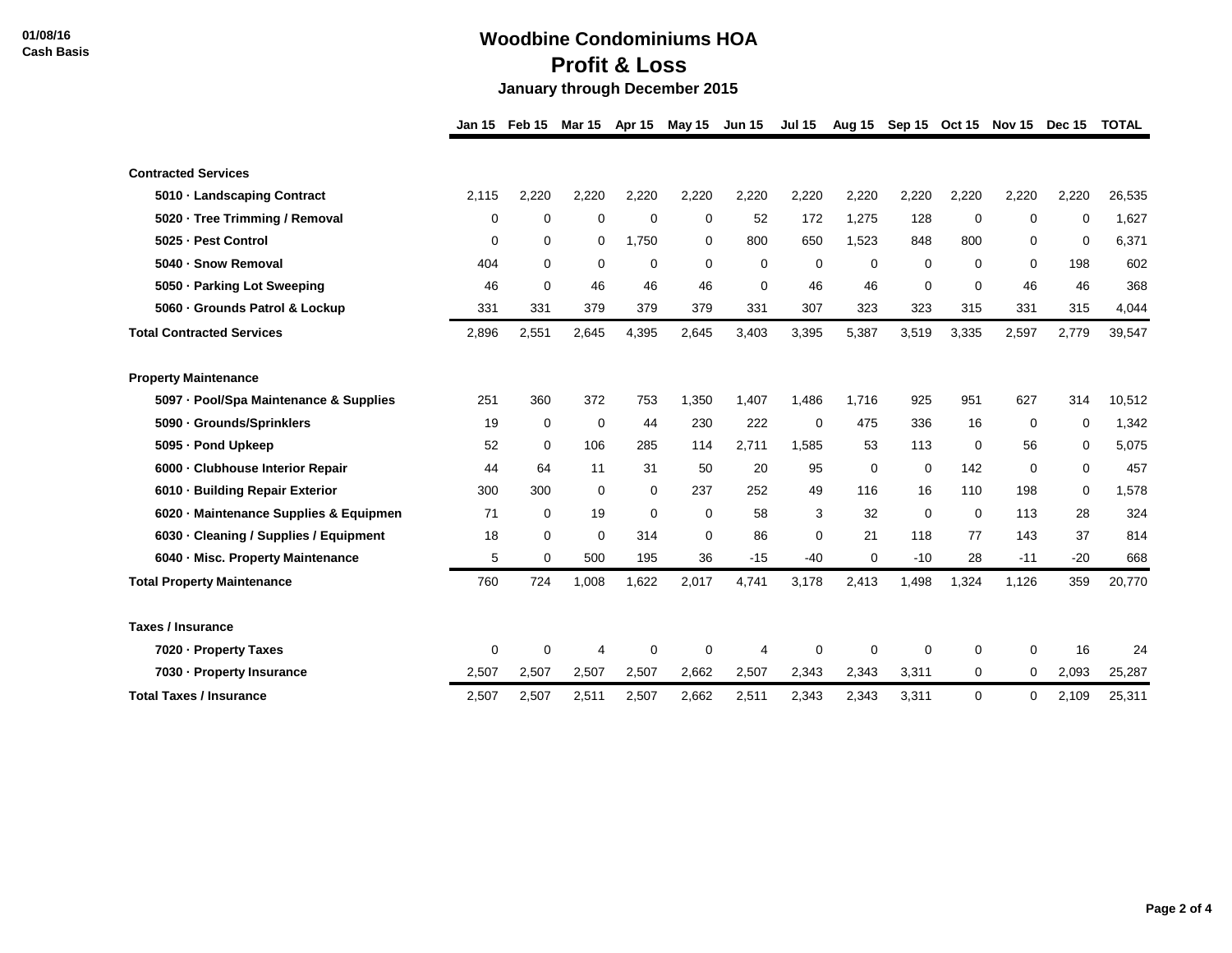## **Woodbine Condominiums HOA Profit & Loss January through December 2015**

|                                        | <b>Jan 15</b> | Feb 15      | Mar 15      | Apr 15 | May 15      | <b>Jun 15</b>    | <b>Jul 15</b> |          |          |          | Aug 15 Sep 15 Oct 15 Nov 15 Dec 15 |             | <b>TOTAL</b> |
|----------------------------------------|---------------|-------------|-------------|--------|-------------|------------------|---------------|----------|----------|----------|------------------------------------|-------------|--------------|
|                                        |               |             |             |        |             |                  |               |          |          |          |                                    |             |              |
| <b>Utilities</b>                       |               |             |             |        |             |                  |               |          |          |          |                                    |             |              |
| 6050 - Electric - Common Areas         | 339           | 284         | 275         | 325    | 373         | 327              | 272           | 351      | 321      | 349      | 330                                | 290         | 3,836        |
| 6060 - Electric - Clubhouse / Pool     | 1,053         | 1,014       | 889         | 745    | 835         | 1,275            | 1,098         | 1,123    | 1,238    | 1,512    | 562                                | 754         | 12,098       |
| 6070 - Water                           | 3,909         | 0           | 3,951       | 0      | 3,966       | 0                | 4,581         | 88       | 4,887    | 0        | 5,285                              | 757         | 27,424       |
| $6080 \cdot Gas$                       | 1,762         | 1,820       | 2,262       | 1,067  | 1,147       | 612              | 261           | 216      | 225      | 279      | 403                                | 1,457       | 11,511       |
| 6090 - Sewer                           | 2,931         | 2,664       | 2,939       | 2,848  | 2,939       | 3,272            | 3,377         | 3,377    | 3,322    | 3,511    | 3,401                              | 3,511       | 38,092       |
| 7000 - Trash Removal                   | 1,018         | 920         | 1,018       | 985    | 1,018       | 985              | 1,018         | 1,018    | 1,001    | 1,039    | 1,005                              | 1,039       | 12,064       |
| 7010 - Cable TV                        | 2,792         | 2,792       | 2,792       | 2,929  | 2,863       | 2,863            | 2,863         | 2,863    | 2,876    | 2,876    | 2,876                              | 3,081       | 34,466       |
| <b>Total Utilities</b>                 | 13,804        | 9,494       | 14,126      | 8,899  | 13,141      | 9,334            | 13,470        | 9,036    | 13,870   | 9,566    | 13,862                             | 10,889      | 139,491      |
| <b>Total Expense</b>                   | 26,384        | 22,046      | 26,002      | 25,806 | 27,913      | 26,138           | 32,718        | 25,500   | 29,541   | 20,747   | 23,721                             | 22,961      | 309,477      |
| <b>Net Ordinary Income</b>             | 2,256         | 8,753       | 10,358      | 6,214  | 5,107       | 13,916           | -44           | 8,076    | 3,313    | 10,651   | 7,423                              | 10,351      | 86,374       |
| <b>Other Income/Expense</b>            |               |             |             |        |             |                  |               |          |          |          |                                    |             |              |
| <b>Other Expense</b>                   |               |             |             |        |             |                  |               |          |          |          |                                    |             |              |
| <b>BOARD APPROVED PROJECT</b>          |               |             |             |        |             |                  |               |          |          |          |                                    |             |              |
| <b>Unbudgeted Plumbing Leaks</b>       | 0             | $\mathbf 0$ | 0           | 0      | 3,347       | 3,535            | 399           | 2,744    | 1,132    | 474      | 6,099                              | $-8,848$    | 8,882        |
| <b>Landscape Upgrades</b>              | $\mathbf 0$   | 201         | $\mathbf 0$ | 0      | 742         | 118              | $\mathbf 0$   | 0        | 0        | 3,085    | 6,791                              | 388         | 11,325       |
| Roofing R,T,U                          | $\mathbf 0$   | $\Omega$    | $\Omega$    | 0      | $\mathbf 0$ | 0                | 32,424        | $\Omega$ | 0        | $\Omega$ | 0                                  | 3,603       | 36,027       |
| <b>Clubhouse ceiling fan</b>           | 290           | 380         | $\mathbf 0$ | 0      | $\mathbf 0$ | 0                | $\mathbf 0$   | 0        | 0        | 0        | $\mathbf 0$                        | $\mathbf 0$ | 670          |
| <b>Outdoor lighting Repairs/update</b> | 132           | $\mathbf 0$ | 129         | 623    | 398         | $\mathbf 0$      | $\mathbf 0$   | 0        | $\Omega$ | $\Omega$ | $\mathbf 0$                        | 0           | 1,282        |
| <b>Carport lighting retrofit</b>       | 185           | 550         | 111         | 541    | 293         | 83               | $\mathbf{0}$  | $\Omega$ | $\Omega$ | $\Omega$ | $\Omega$                           | $\mathbf 0$ | 1,763        |
| Change clubhouse entry lights          | $\mathbf 0$   | $\mathbf 0$ | 53          | 21     | 30          | 0                | 0             | 0        | 0        | 0        | 0                                  | 0           | 104          |
| <b>Repaint Speed Bumps</b>             | $\mathbf 0$   | 0           | $\mathbf 0$ | 0      | $\mathbf 0$ | $\mathbf 0$      | $\mathbf 0$   | $\Omega$ | $\Omega$ | 447      | $\mathbf 0$                        | $\mathbf 0$ | 447          |
| Repair all siding piece                | $\mathbf 0$   | $\Omega$    | 60          | 297    | 264         | $\mathbf 0$      | 90            | 125      | 6        | 549      | $\Omega$                           | $\pmb{0}$   | 1,391        |
| <b>Berm Repairs</b>                    | 0             | 30          | 0           | 0      | 200         | 78               | 261           | 135      | 780      | 864      | 27                                 | 0           | 2,375        |
| Dumpster enclosure repairs             | $\mathbf 0$   | $\Omega$    | $\mathbf 0$ | 0      | $\mathbf 0$ | $\mathbf 0$      | 44            | 38       | $\Omega$ | 261      | $\mathbf 0$                        | $\mathbf 0$ | 343          |
| Paint tool shed                        | 0             | $\Omega$    | $\Omega$    | 0      | 176         | $\boldsymbol{0}$ | 0             | 0        | 0        | $\Omega$ | 0                                  | $\mathbf 0$ | 176          |
| <b>Fitness Center/Pool Furniture</b>   | $\mathbf 0$   | 0           | 0           | 0      | 0           | 5,180            | 0             | 0        | 0        | 0        | $\mathbf 0$                        | $\mathbf 0$ | 5,180        |
| <b>Total BOARD APPROVED PROJECT</b>    | 607           | 1.161       | 353         | 1.482  | 5,450       | 8.994            | 33.218        | 3.042    | 1,918    | 5.680    | 12.917                             | $-4.857$    | 69.965       |